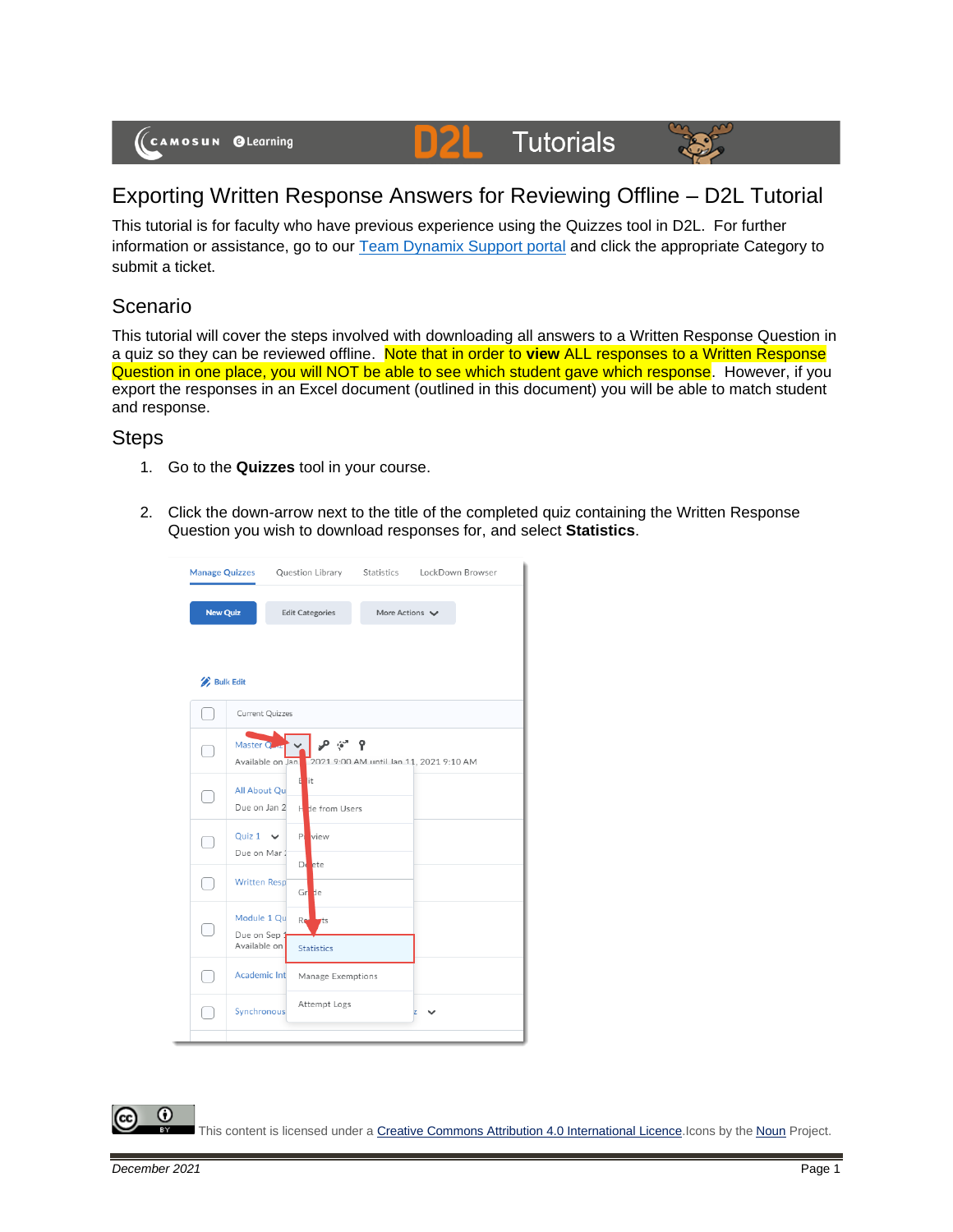#### 3. Click the **Question Details** tab.



4. Find the Written Response Question for which you wish to review all the responses, and click **Expand Responses**.

| <b>Question 1</b><br>Difficulty: 1                                           |              |       |                                                                                                                          |
|------------------------------------------------------------------------------|--------------|-------|--------------------------------------------------------------------------------------------------------------------------|
| What day is it?                                                              |              |       |                                                                                                                          |
| Mon ay                                                                       | 0            | (0 %) |                                                                                                                          |
| Wedr esday                                                                   | 2            | (50%  | Average Grade: 0.25 / 1 (25 %)<br>Standard Deviation: 50.00 %                                                            |
| Friday                                                                       | $\mathbf{1}$ | (25%) | Point Biserial: -0.08<br>Discrimination Index: 50.00 %                                                                   |
| Wined by<br>$\Rightarrow$                                                    | $\mathbf{1}$ | (25%) |                                                                                                                          |
| Difficulty: 1<br><b>Question 2</b>                                           |              |       |                                                                                                                          |
| Tell me about how COVID 19 has affected your learning.<br>> Expand Responses |              |       | Average Grade: 8.25 / 10 (82.5 %)<br>Standard Deviation: 23.63 %<br>Point Biserial: n/a<br>Discrimination Index: 35.00 % |
| <b>Question 3</b><br>Difficulty: 1                                           |              |       |                                                                                                                          |
| You can import questions from a Quiz into the Question Library.              |              |       |                                                                                                                          |
|                                                                              |              |       | Average Grade: 0.75 / 1 (75 %)                                                                                           |
| True<br>$\Rightarrow$                                                        | 3            | (75%  | Standard Deviation: 50.00 %                                                                                              |
| False                                                                        | 1            | (25%) | Point Biserial: 0.60<br>$D^*$ and $D^*$ and $D^*$ and $D^*$ and $D^*$ and $D^*$                                          |

 $\odot$ This content is licensed under [a Creative Commons Attribution 4.0 International Licence.I](https://creativecommons.org/licenses/by/4.0/)cons by the [Noun](https://creativecommons.org/website-icons/) Project.